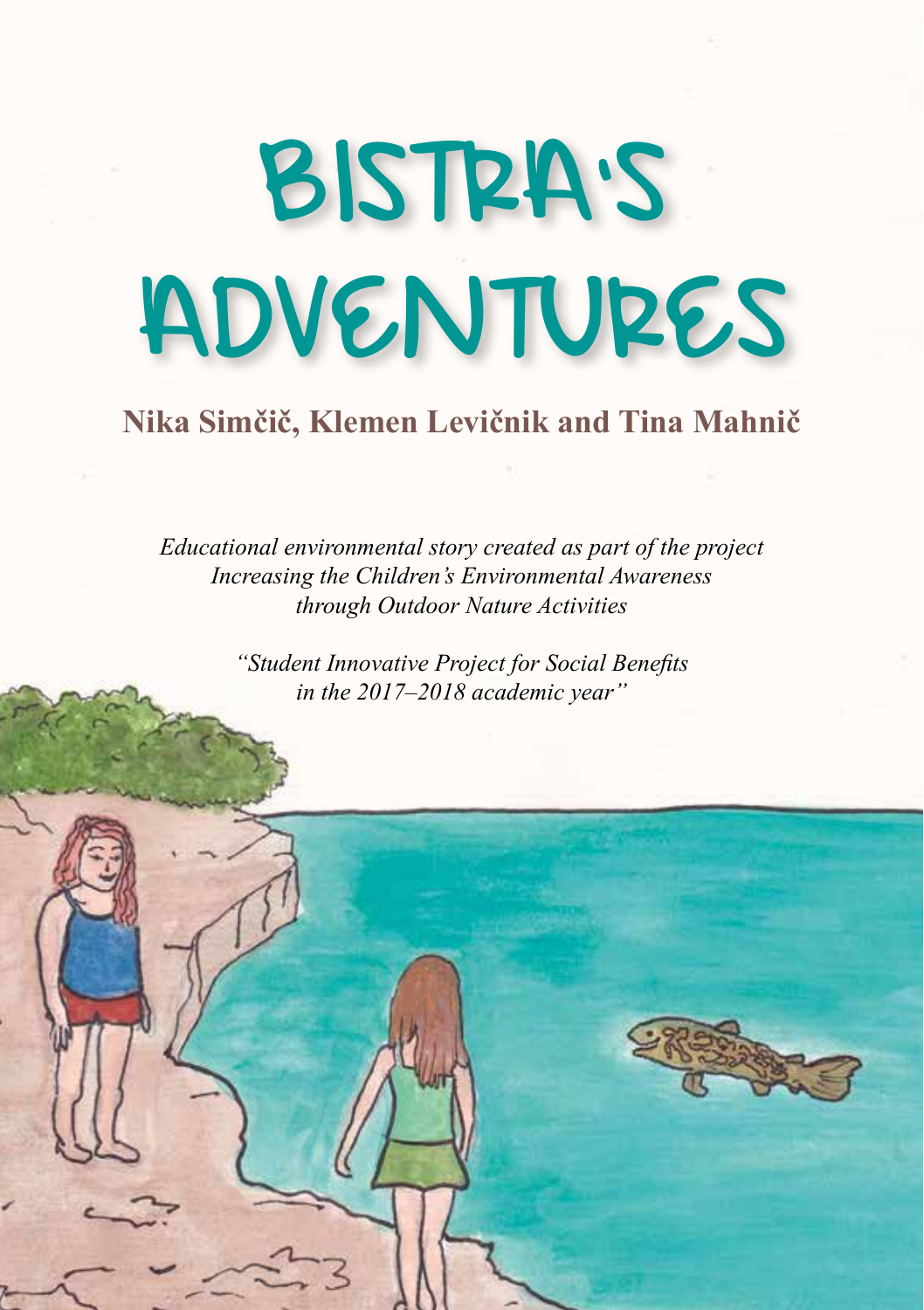#### *Title:*

#### **BISTRA'S ADVENTURES**

Educational environmental story created as part of the project Increasing the Children's Environmental Awareness through Outdoor Nature Activities Student Innovative Project for Social Benefits in the 2017– 2018 academic year

Naslov izvirnika v slovenskem jeziku/Title of original in the Slovenian language: BISTRINE DOGODIVŠČINE poučna ekološka zgodbica, nastala v sklopu projekta Okoljsko ozaveščanje otrok z doživetji v naravi Študentski inovativni projekt za družbeno korist za študijsko leto 2017–2018

*Authors of the text:* Nika Simčič, Klemen Levičnik and Tina Mahnič, *students of the School of Environmental Sciences of the University of Nova Gorica*

*Illustrator:* Maruša Šošterič, *student of the School of Arts of the University of Nova Gorica*

*Proofreader of the original Slovenian text:* Zala Zbičajnik, *student of the School of Humanities of the University of Nova Gorica*

*Editor:* Veronika Piccinini

*Translators into English:* Hana Bratina, Dijoneta Koca, Martin Batagelj and Marijana Živković, *students of the School of Humanities of the University of Nova Gorica*

*Proofreader of the English text:* Veronika Piccinini

*Design:*  A-media, d. o. o., Nova Gorica

*Publisher:* University of Nova Gorica, Vipavska cesta 13, Rožna Dolina, SI-5000 Nova Gorica

*Year of Publication:*  2019

Number of printed copies: 200

Free publication.

CIP - Kataložni zapis o publikaciji Narodna in univerzitetna knjižnica, Ljubljana

821.163.6-93-32

SIMČIČ, Nika, 1997-

 Bistra's adventure : educational environmental story created as part of the project Increasing the children's environmental awareness through outdoor nature activities : student innovative project for social benefits in the 2017-2018 academic year / Nika Simčič, Klemen Levičnik and Tina Mahnič ; [illustrator Maruša Šošterič ; translators into English Hana Bratina ... et al.]. - Nova Gorica : University of Nova Gorica, 2019

Prevod dela: Bistrine dogodivščine ISBN 978-961-7025-11-8 1. Levičnik, Klemen 2. Mahnič, Tina, 1992- COBISS.SI-ID 302683392





REPUBLIC OF SLOVENIA<br>**MINISTRY OF EDUCATION,**<br>SCIENCE AND SPORT



Public Scholarship, Development,<br>Disability and Maintenance<br>Fund of the Republic of Slovenia

The programme is financed by the Ministry of Education, Science and Sport, and the European Union – the European Social Fund.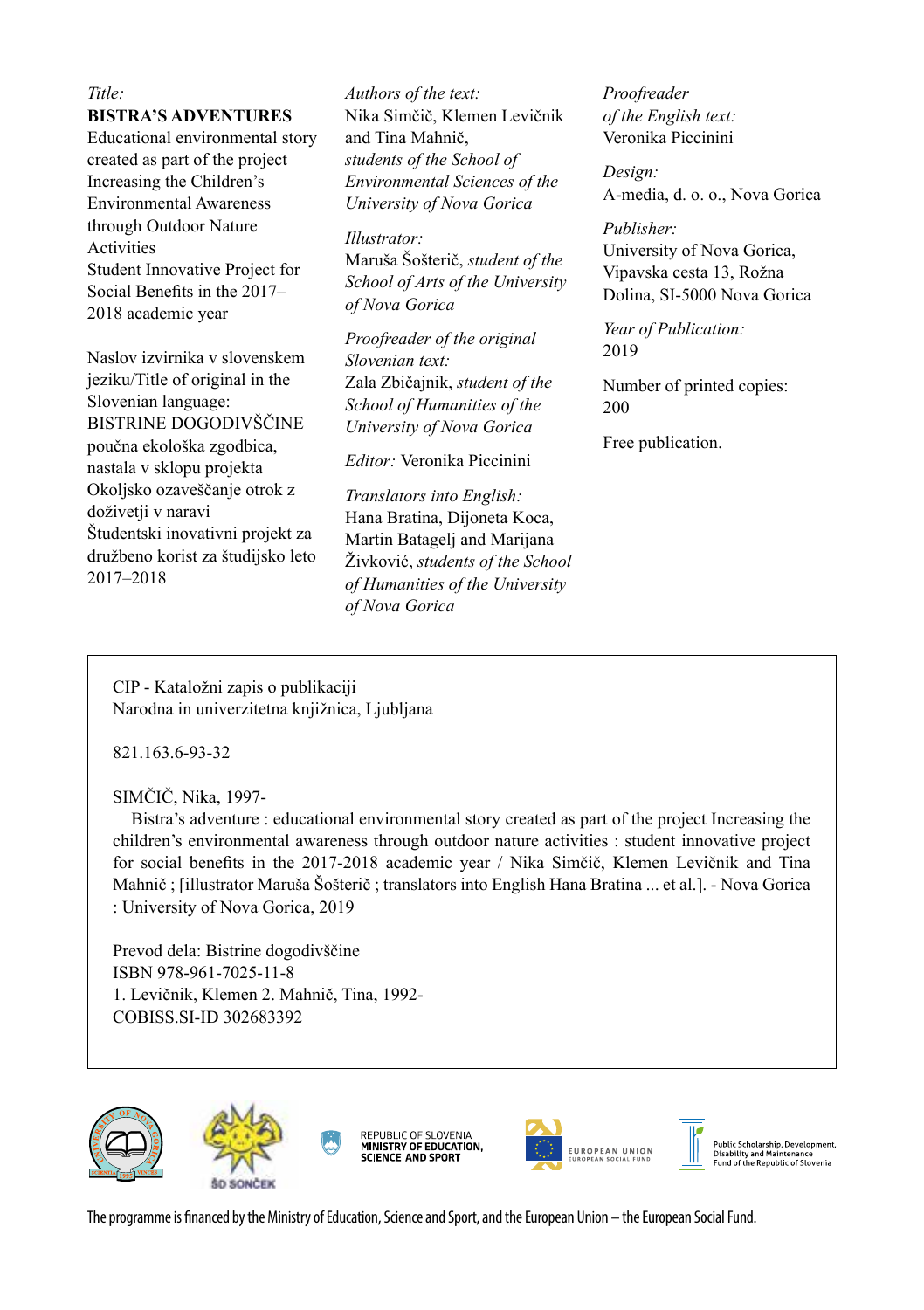## **Introduction**

For a number of years, the Sonček Sports Association from Solkan, Slovenia, has been organising various educational activities for primary school pupils and kindergarten children. This educational programme, called "Summer at the Soča River", is carried out during summer vacation periods and is attended by over 300 children annually. The programme includes environmental educational workshops performed by trained staff of the University of Nova Gorica's Laboratory of Environmental and Life Sciences. The topics of the workshops deal with current environmental issues. Moreover, in the year 2018, a new methodological approach to delivering the above-mentioned workshops was introduced. As part of the project scheme "Student Innovative Projects for Social Benefits 2016–2018", the student project "Increasing the Children's Environmental Awareness through Outdoor Nature Activities" was launched by the School of Environmental Sciences of the University of Nova Gorica. The project was funded by the Public Scholarship, Development, Disability and Maintenance Fund of the Republic of Slovenia within the framework of the programme European Cohesion Policy in the period 2014–2020.

The aims of the student project were:

- 1) to introduce new, current and interesting topics to raise the children's awareness in the field of nature protection and the preventing of harmful effects on nature;
- 2) to familiarise the children with the selected topics in a clear and interesting manner;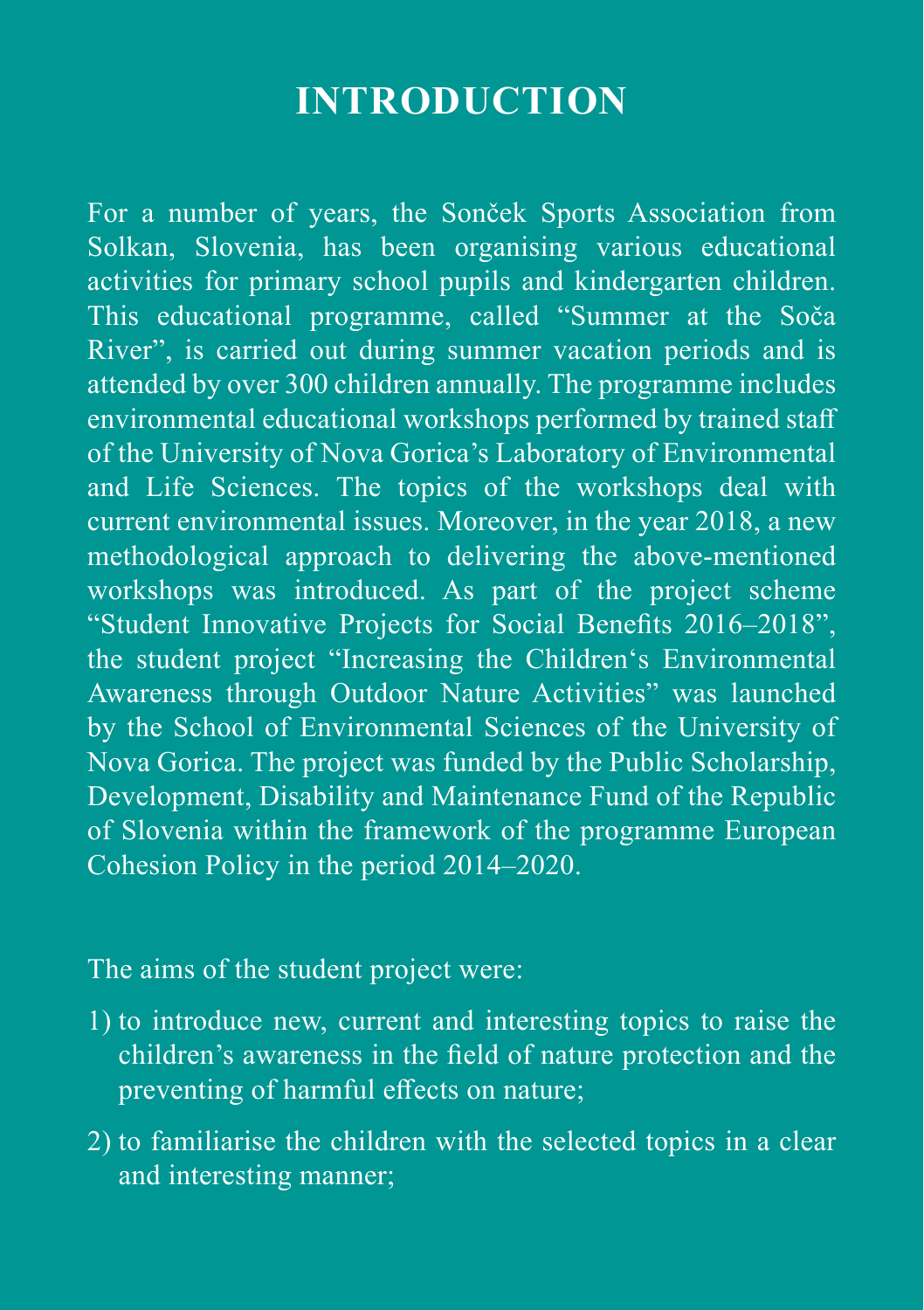- 3) to produce a set of environmental workshops, educational texts and website contents to be used by the Sonček Sports Association to continue raising the children's environmental awareness in the future;
- 4) to ensure permanent access to the educational environmental materials produced (the latter would not only be accessible during the periods of carrying out the summer educational programmes, but would also be available online at all times).

To achieve the aims of the project, new educational materials were produced, including graphic materials covering the topics of river pollution caused by traffic, the topics of earthworms, macroinvertebrates and invasive species found in rivers, riparian vegetation and its role within the ecosystem. To bring together all the selected environmental topics, an educational illustrated booklet called "Bistra's Adventures" was created, featuring the story of the main character – Bistra, a marble trout, who is travelling downstream the Soča River from the town of Tolmin towards Solkan, facing various ecological issues, meeting new friends and learning new things.

This educational story and other educational materials produced were used in the innovative workshops performed as part of the "Summer at the Soča River 2018" educational programme. To help raise the children's awareness of the selected environmental topics in the future, an interactive website was created as part of the project, enabling the children, their parents and the general public to access the materials at any time. All educational materials will also be available on the website of the Sonček Sports Association.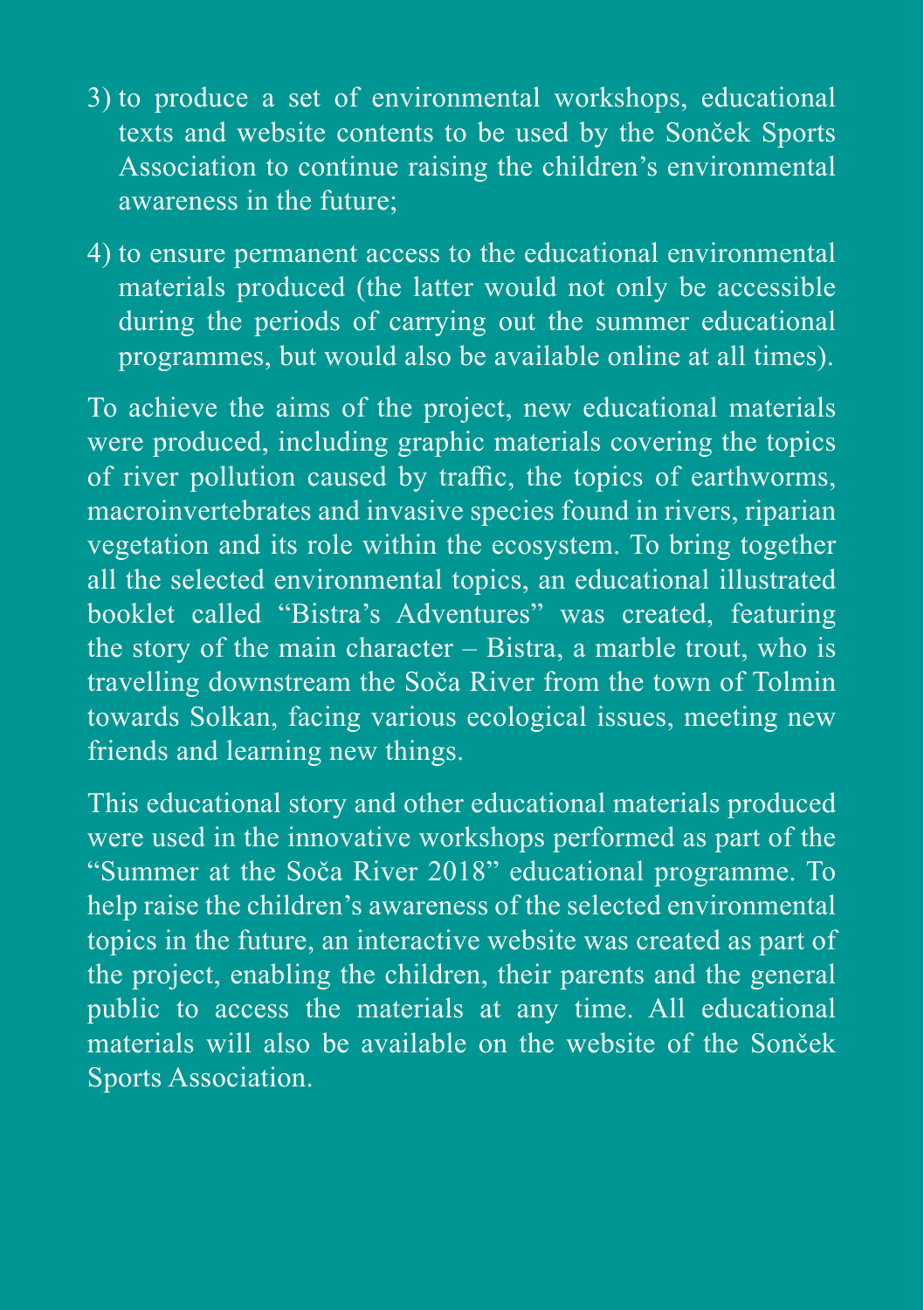## **BISTRA'S ADVENTURES**

Hello, my friends! I'm Bistra, a **MARBLE TROUT** and today I'll tell you my story.

But first, let me tell you something about me. I'm a fish and I'm about 50 cm long. My body is olive-coloured, with a marbled pattern of different shades on the sides, from brown to green. This pattern is typical of my family. In winter, me and my 4,000 sisters and brothers will celebrate our fourth birthday. We were born on 2nd December in a sandy pothole, called a spawning ground, in the clear waters of the Soča River. My name is Bistra, which actually means "clear" in Slovenian. When we were younger, we used to hide and play in shallow, bare gravel bottom areas. The older we grew, the deeper we were seeking for our shelters, usually in deep pools. Our favourite treats were little crayfish, snails, larvae, insects … in short, we ate everything we could dig out from the bottom.

1

<sup>1</sup> Picture of a marble trout (*Salmo marmoratus*, "soška postrv" in Slovenian)

sostea postur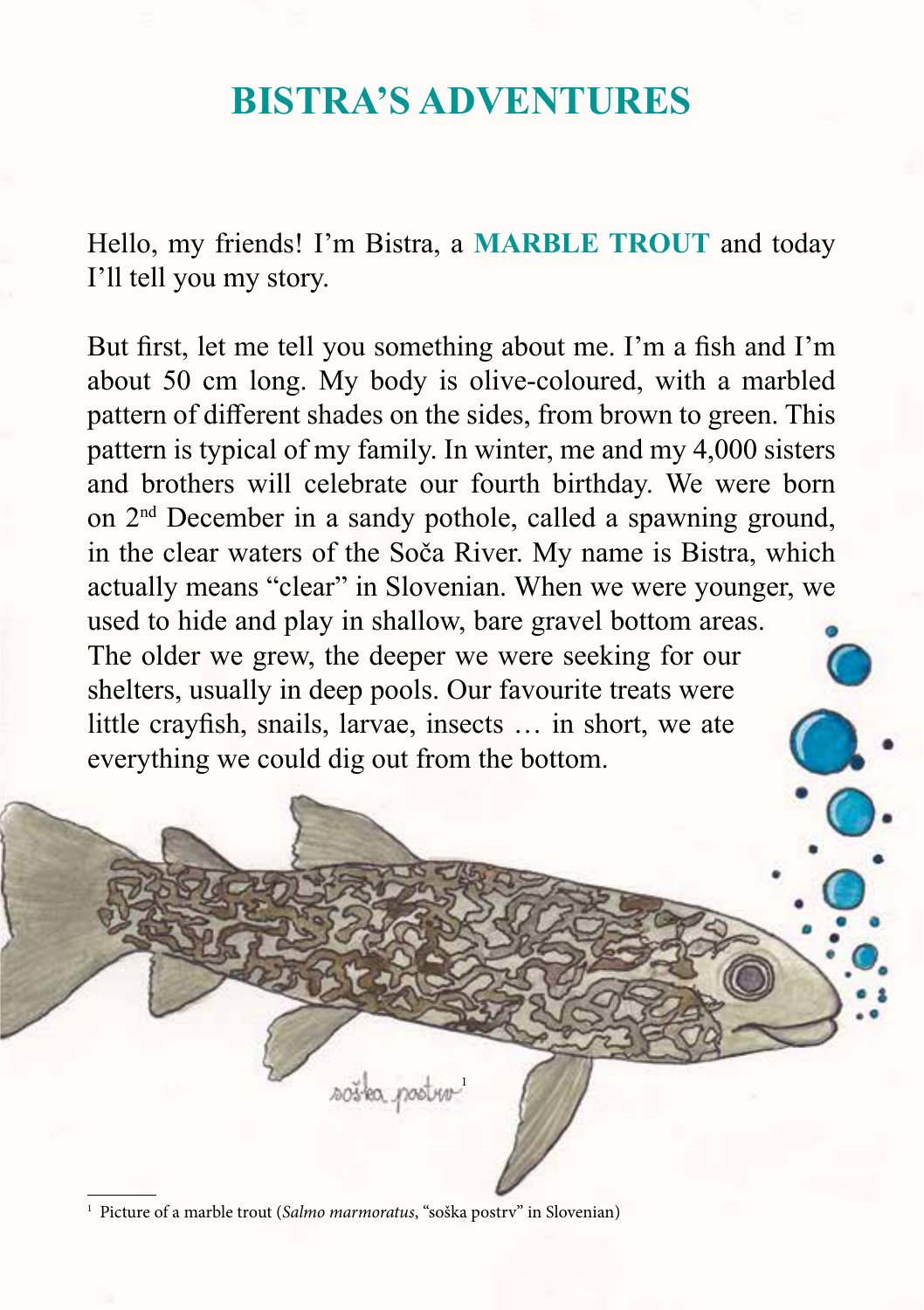Sometimes we had a real war for food, we used to search for these little edible animals everywhere. Some of them were found attached to the rocks; some were hiding among the roots, while the others were hiding or moving up and down the river bottom. My mum called all these little animals invertebrates. She also told me that the name **MACROINVERTEBRATES** stands for these little animals which live on hard surfaces in the rivers or on the river bottom. The word *invertebrate* stands for animals which are without backbones (also called vertebrae), they are small and do not have a complicated body structure.



<sup>2</sup> Picture of an ash gyro (*Gyraulus parvus*, "mali svitek" in Slovenian)

<sup>&</sup>lt;sup>3</sup> Picture of a stonefly (*Plecoptera*, "vrbnica" in Slovenian)

<sup>4</sup> Picture of a water louse/cress bug (*Asellus aquaticus*, "vodni osliček" in Slovenian)

<sup>5</sup> Picture of a fresh water shrimp (*Gammarus pulex*, "potočna postranica" in Slovenian)

<sup>6</sup> Picture of a pond snail (*Lymnaea stagnalis*, "veliki mlakar" in Slovenian)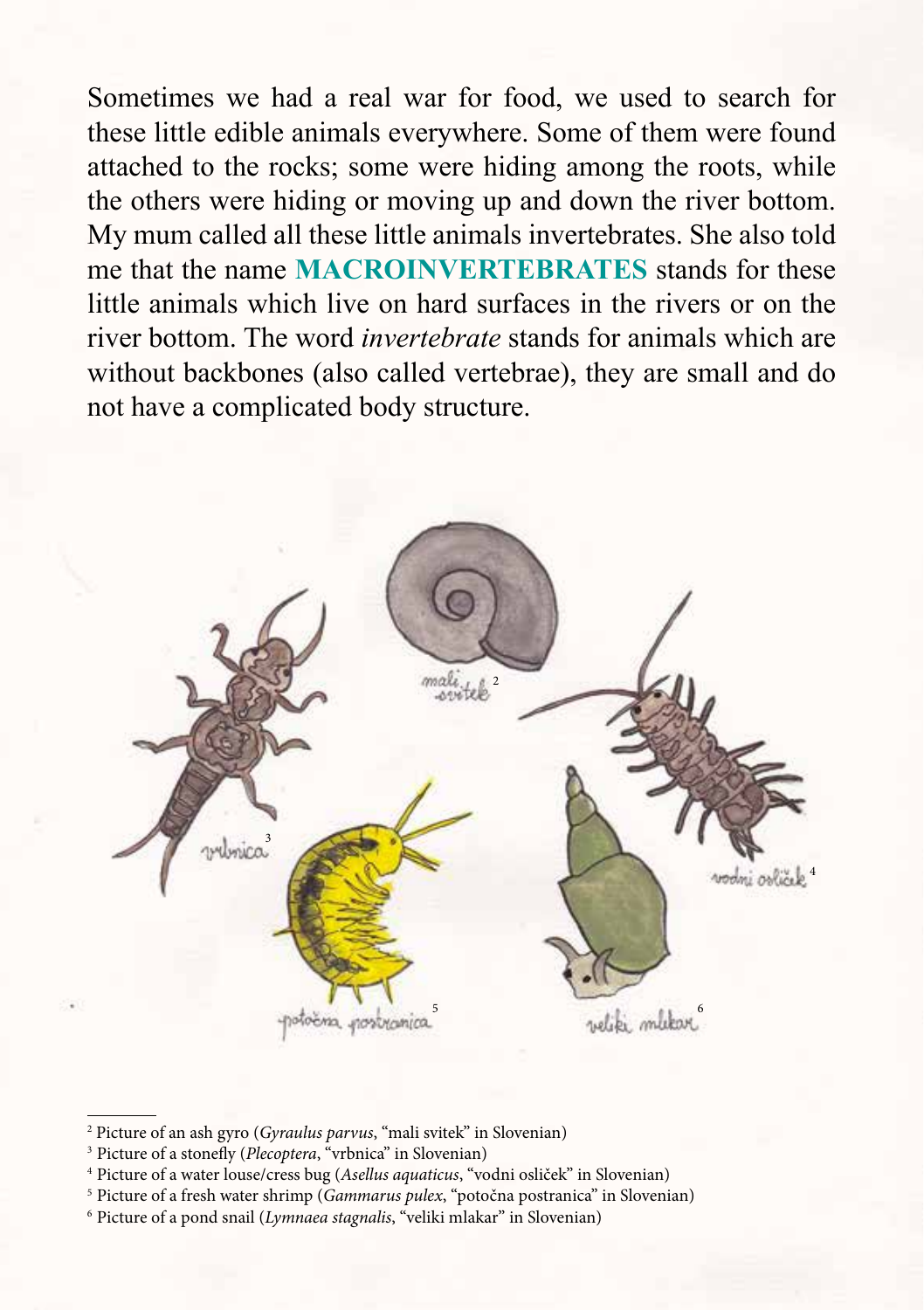After I finished school at Pool Class number 11 in Tolmin this summer, I decided to take a challenge. I had actually been considering taking this challenge for months. And I eventually accepted the invitation of the Sonček Sports Association and started my journey from Tolmin to attend the summer school under the Solkan bridge. They invited me to participate in the **ENVIRONMENTAL WORKSHOPS** for children, carried out by the students of the University of Nova Gorica.

I said goodbye to my family, ate some crayfish and went with the flow to seek new adventures.



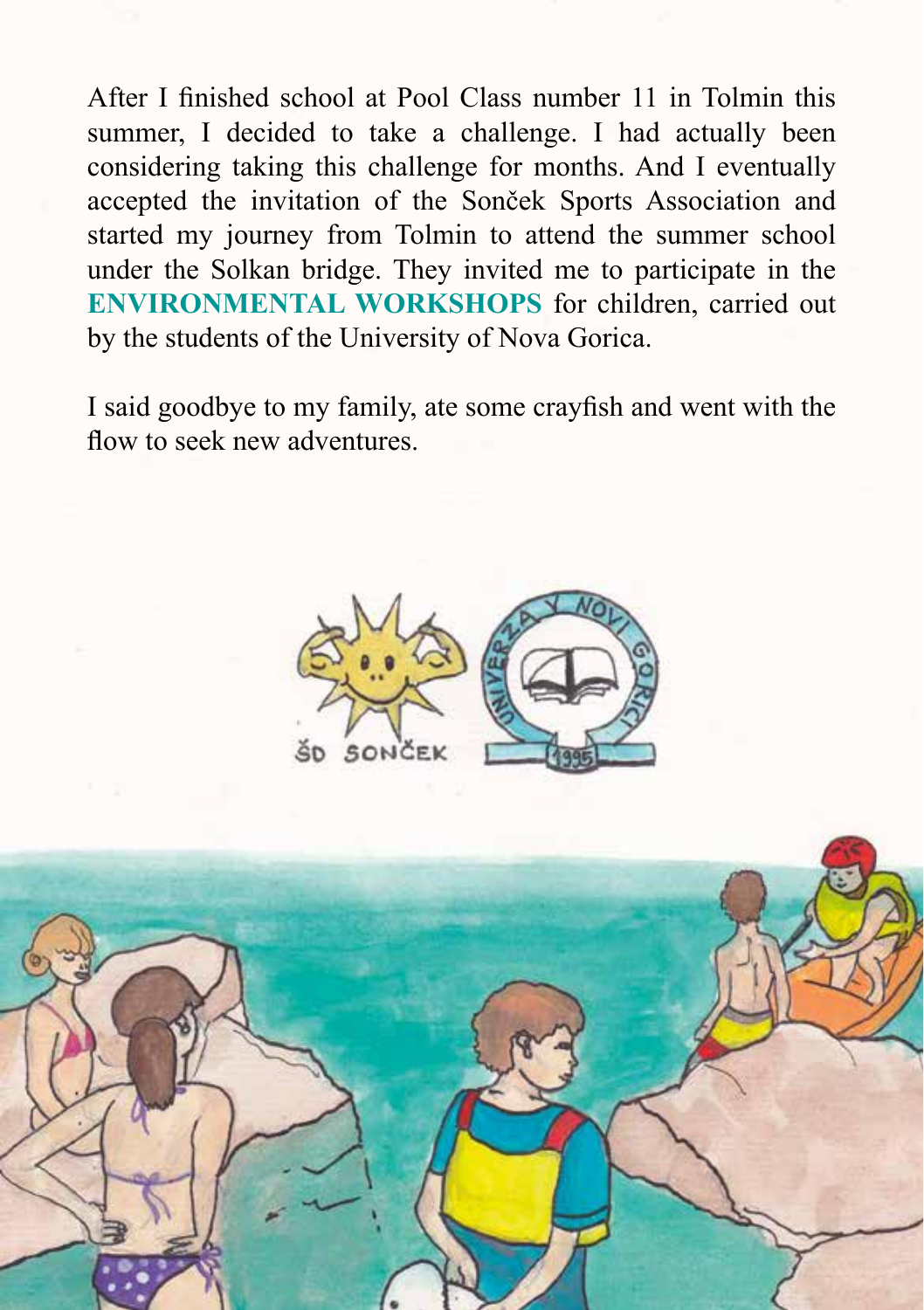My journey started in the afternoon. A few minutes before midnight I stopped in Doblar, because I was very hungry. I looked around and I saw a big worm near the shore. It turned out that the worm was actually an earthworm. Instead of digging towards the land, the worm dug its passage into the water. By moving their bodies and digging underground passages, earthworms till the soil and supply air to it. As I was terribly hungry, I quickly grabbed the earthworm and had a yummy dinner. I have to admit it was quite a meal, the earthworm was fat, and I soon fell asleep with my belly full.

The next morning I was woken up by the sunshine. I continued my journey by swimming with the flow towards my final destination. The scorching sun was shining above me and it was getting hotter and hotter. The strong sunrays reached the surface of the Soča River and I also felt the heat. Around noon, it was so hot that I had to hide into the shade. Somewhere near Ajba I think I saw a long vegetation line. Besides offering me a nice shade, such vegetation lines calm down the river flow and strengthen the riverbank with their roots, so the wild Soča River can't wash the riverbank away.

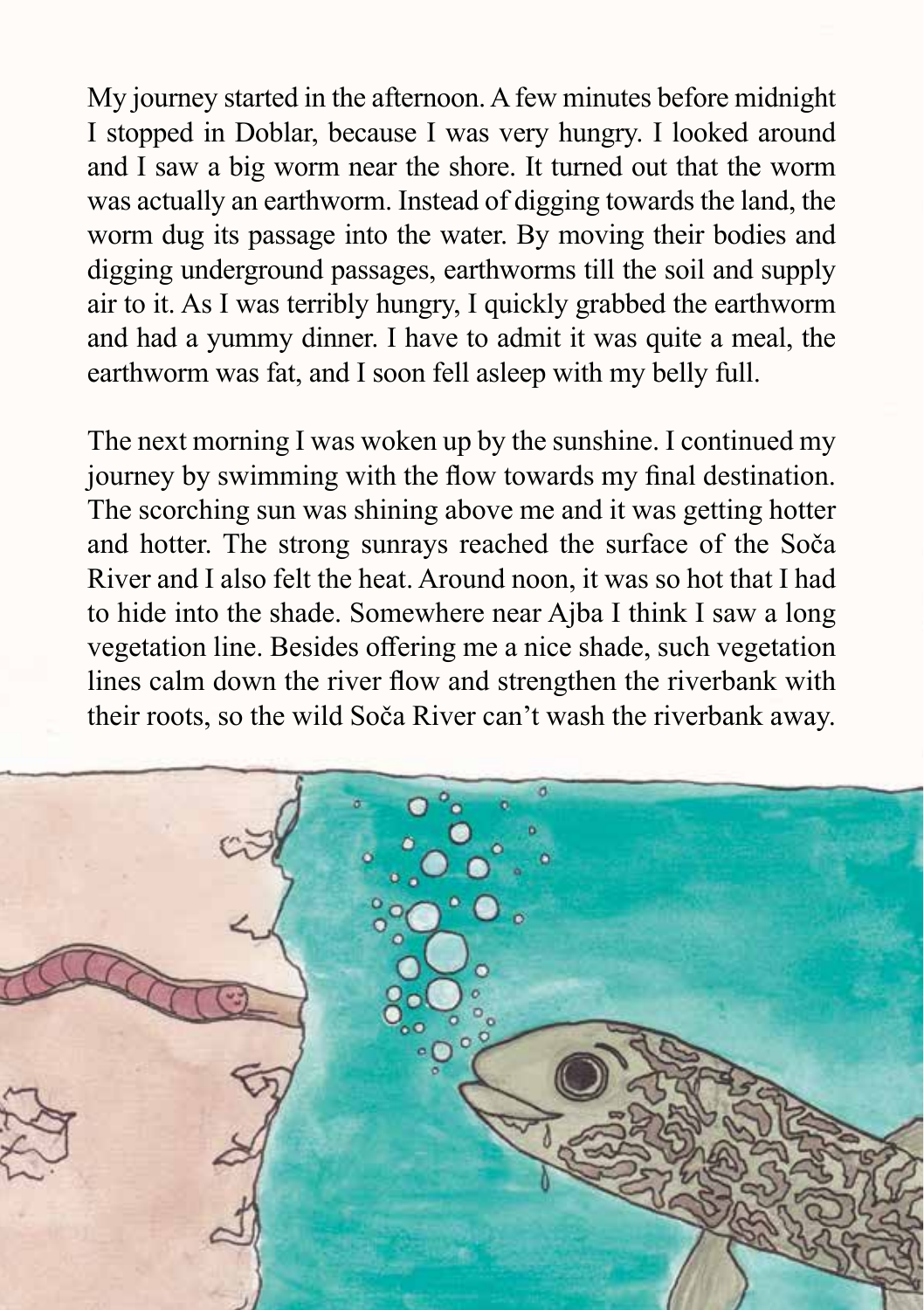

In this terrible heat, I took shelter under the roots of an alder tree, which formed a cave stretching deeply into the riverbank. I had a great afternoon in these hiding places of **RIPARIAN VEGETATION**.

In the evening, when I swam back to the shallow waters waters, I first rubbed my scales, sparking in the emerald surface, and then I moved on, full of energy.

I was swimming through the rapids, jumping in the pools and trying to avoid large rocks. Near the town of Kanal I swam around a huge rock and managed to avoid the branches of a fallen tree. When I passed the last branch, I saw him. His name was Potoček, because he was a brown trout, or "potočna postrv" in Slovenian. He was the handsomest boy I've ever seen. His back was of greenishbrown colour with black spots, and his sides were yellow, almost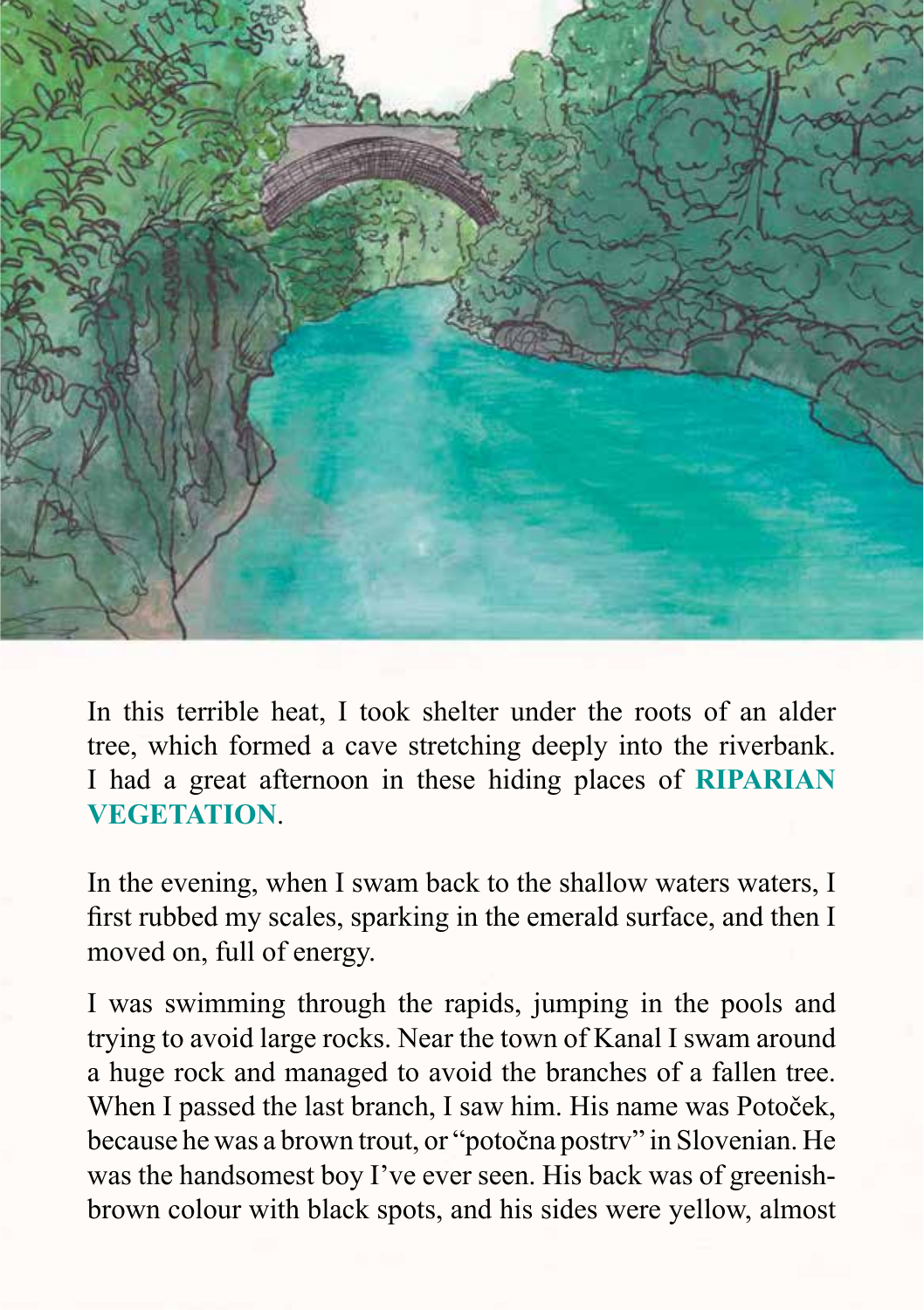golden, with red spots. All his spots were circled with white or light blue colour. He was outstanding, so special, so different and colourful. He was a Prince Charming.

With his silky voice he said: "Hello, pretty! Your socks are different than mine!" I stared at him and replied: "Are you from salty waters, or what?" He giggled, winkled, introduced himself and disappeared. I tried to follow him through the roots, jumping over the obstacles, from pool to pool. But Potoček was so fast that I couldn't catch him and I was totally out of breath and sweaty. But then I noticed that he had slowed down, and near the town of Deskle, thank God, he stopped. I swam closer and hear him say "Hey, girl, did you see the flying elephant?" He kept surprising me with his cute weirdness, and I replied "Of course not, where could I?!". He said "You know what, me neither." I thought he was making fun of me, but he was so charming, so different, so handsome. The last thing in my mind was to fall in love with him at first sight, but he seemed to be the man of my dreams to me. Well, I swam back to reality as soon as he poked me with one of his fins.



<sup>7</sup> Picture of a brown trout (*Salmo trutta*, "potočna postrv" in Slovenian)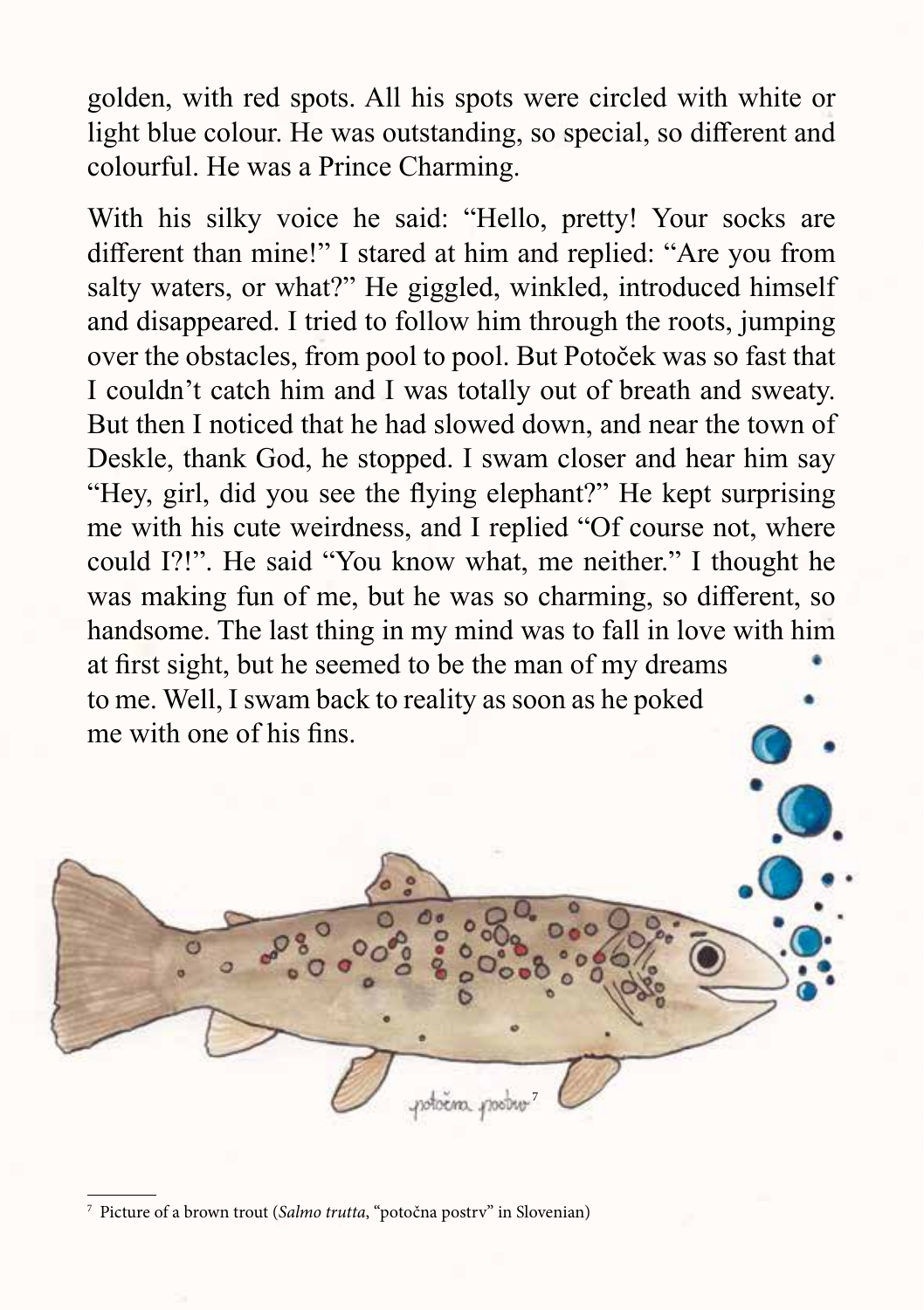He gave me a sign to look up and above us I saw two human beings, a grandpa and his grandson, rushing towards a tree and carrying two baskets. The grandpa started peeling off the bark from the tree with his pocket knife, while his grandson was climbing the tree and picking the leaves. I eagerly asked Potoček: "Potoček, why are they hurting the tree?" He explained that they weren't hurting it, but rather collecting the ingredients for tea and other important remedies. He also told me that the tree was called a **WILLOW**.

We stopped chatting for a while and listened to the conversation between the grandparent and his grandson. We found out that the grandpa was a fisherman. He was explaining to his grandson that there are many different species of fish. Some of them are autochtonous, while the others are alien or, in other words,

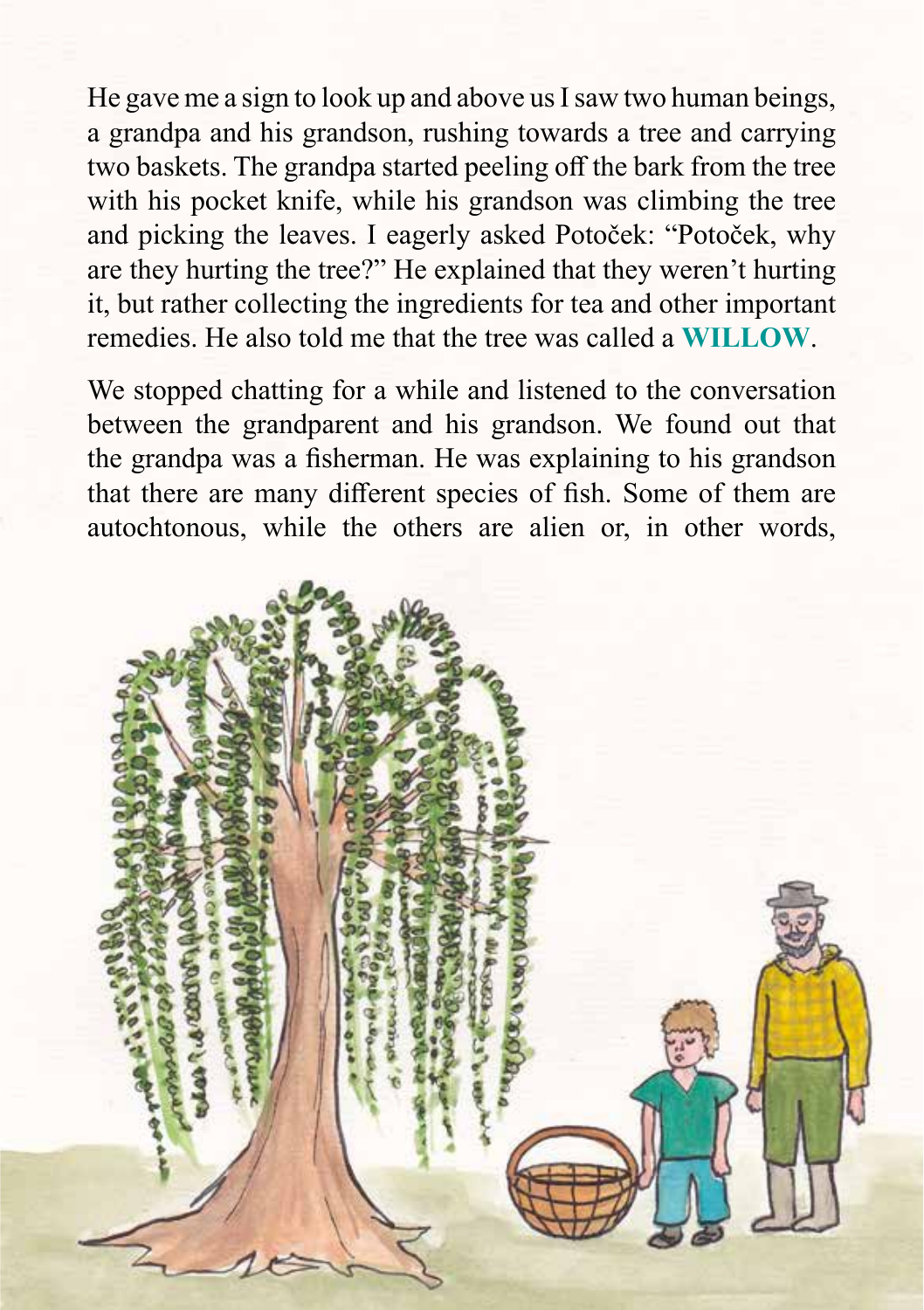**INVASIVE SPECIES**. I learned that the autochtonous species of fish have always been present in the Soča River, while the alien species had been brought from other rivers.

Then the grandpa grabbed his grandson by the hand and took him to the riverbank, where Potoček and me were watching what was going on. He pointed his finger towards me and said: "Look, this is a marble trout, which is an autochtonous species in the Soča River. This river flows into the Adriatic Sea. And there is a brown trout next to it, which is typical of the rivers flowing into the Danube River. The **BROWN TROUT** causes damage to the marble trout because it mixes with it and it fights for food and habitat."

I turned around but Potoček wasn't there anymore. I started searching for him, calling him and I checked all the pools, rapids and coastal hideouts. After looking for Potoček for the whole afternoon, I was exhausted and hid in a pool, waiting for the next morning. I slept very badly because I was very disappointed and I couldn't forget about Potoček, although I knew he was dangerous and harmful for our species.

Next morning I continued my journey, thinking about the environmental workshops. On that morning I was longing for some winged insects for breakfast. On the way to Plave I jumped out of water many times like a gymnast to catch a fly, a midge or a dragonfly. We, fish, hunt for these insects by following them and observing them from under the water, and then, when it's the right time, "hop!", we jump out of the water and eat them up. I also have to tell you that something unpleasant happened to me during the breakfast. When I made a jump to catch a dragonfly, I landed in a strange, greasy, black, smelly and thick liquid. The liquid on the water surface formed a shadow, which was blocking the sunrays, so it was very dark underwater. I kept my mouth shut and I was holding my breath, because I was afraid to let this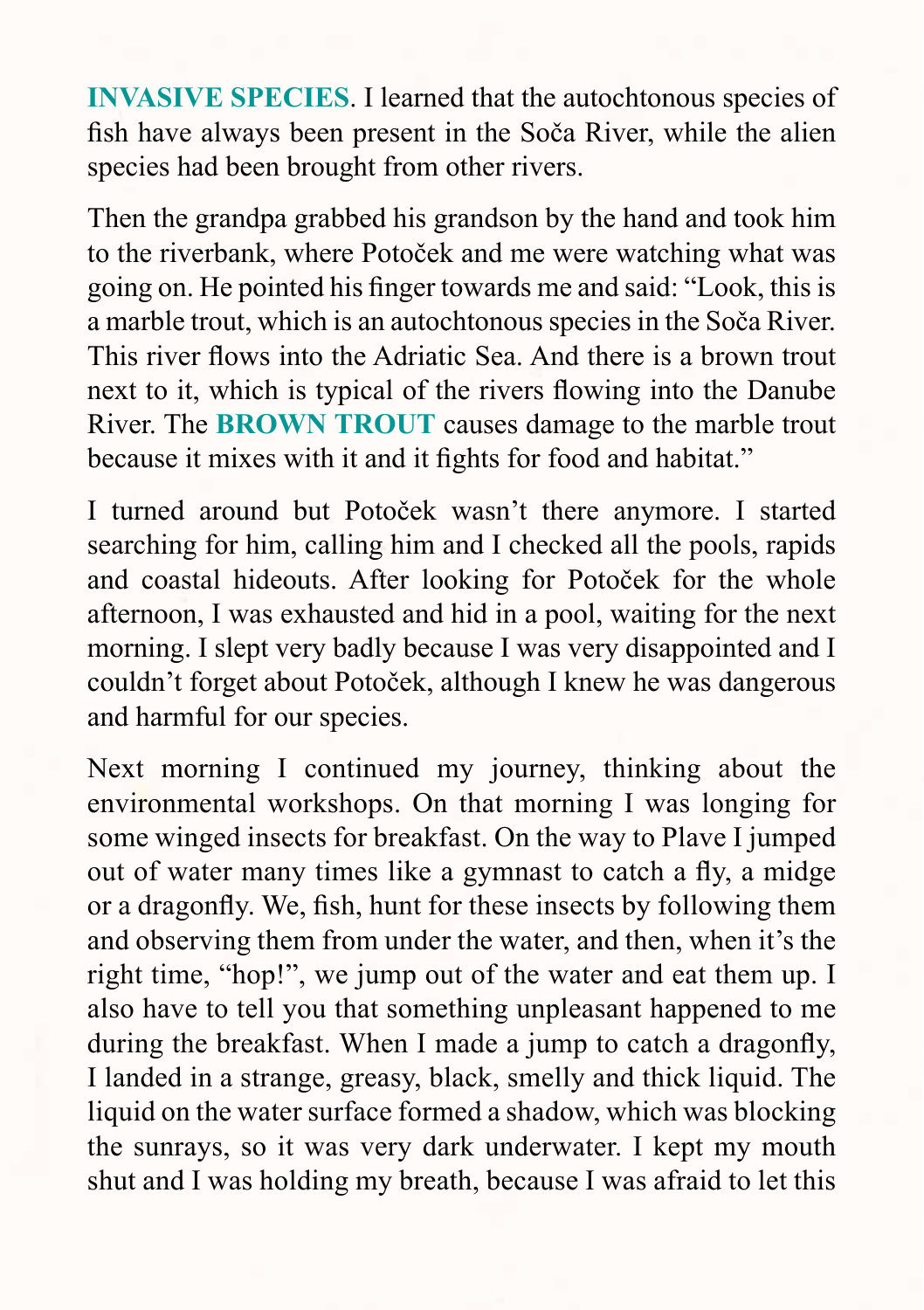strange dark liquid into my body. When I escaped this dark spot I had to stop because I was upset and felt pretty bad. On a lay-by I spotted a white-clawed crayfish, who recognised me immediately and said: "Oh, young lady, you were lucky to escape that sludge. You know, my friend, anybody who has ever drunk that liquid got sick and damaged the internal organs." He also explained that the liquid was in fact oil which had leaked from the truck on the nearby road. This is called **TRAFFIC POLLUTION**. I thanked him for informing me and said goodbye. I moved on swimming towards my final destination, made my last two turns and came to you, my friends.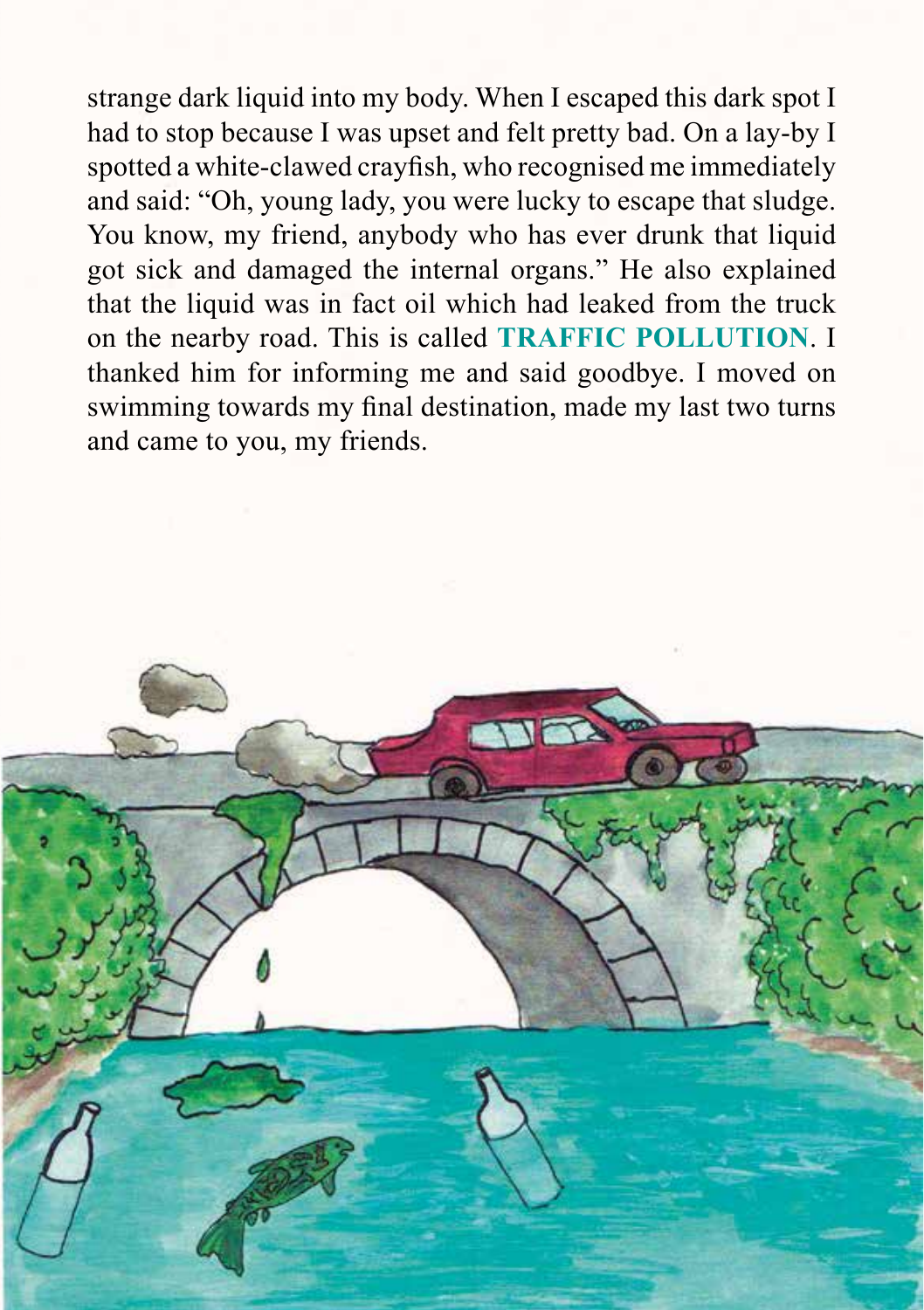I admit that reaching my final destination was very difficult and it got me tired. But despite the long and difficult journey it was worth it. On my way here, I met some new friends and my unrequited love, Potoček. I hope that he will return to his home river and find luck, happiness and love there. I believe that we have all learned something new through my story. Maybe someday each of us will help protect the nature and save the world from pollution. And now, get ready; it's time for environmental workshops, at which we will learn even more new things through my adventures.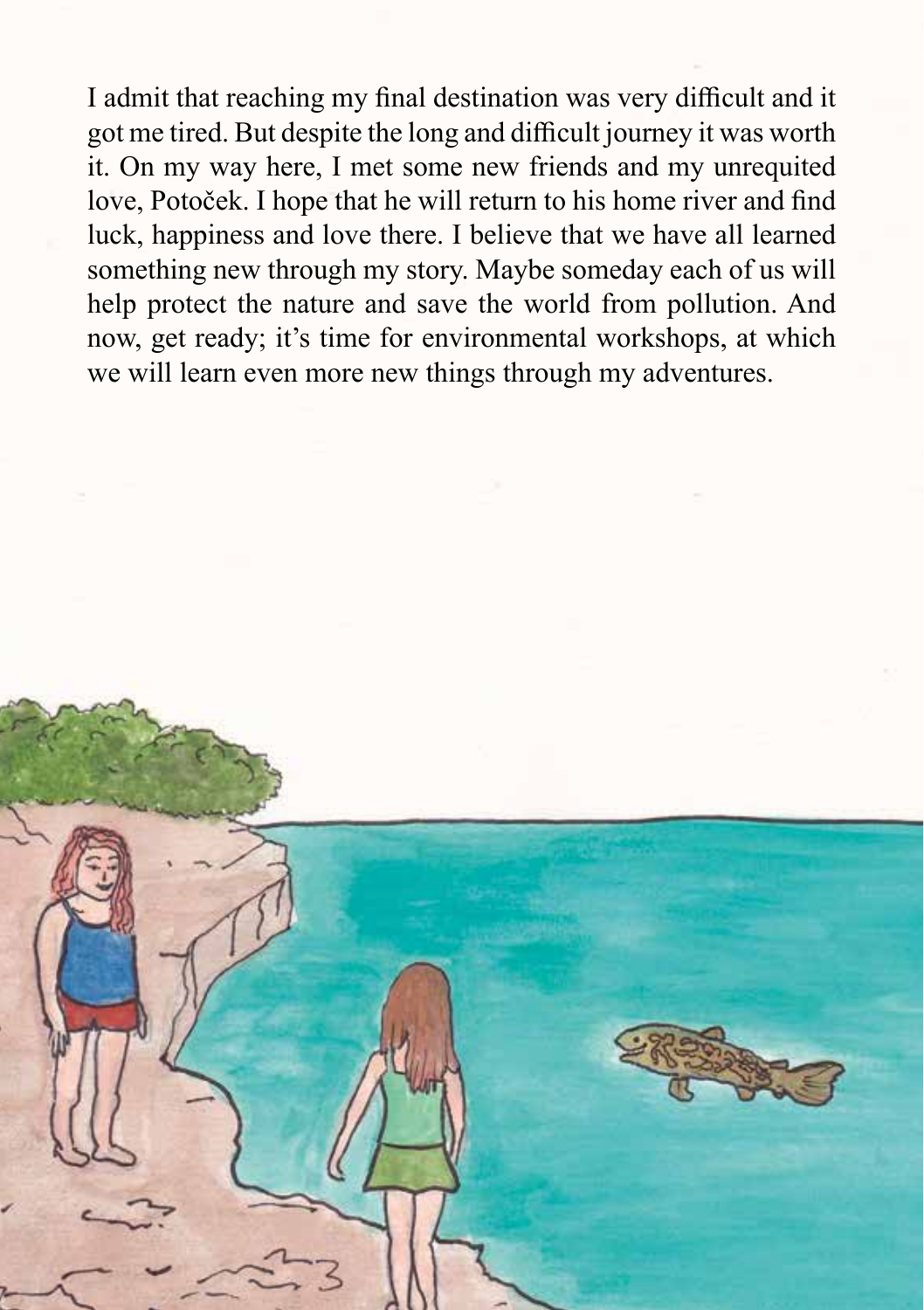## **COLOURING PAGE**

Turn Bistra, the marble trout, into a fish princess by colouring her.



### **The project was carried out by:**

- students of the School of Environmental Sciences Nika Simčič, Klemen Levičnik, Tina Mahnič and Kaja Karner;
- student of the School of Arts Maruša Šošterič;
- student of the School of Humanities Zala Zbičajnik;
- students of the School of Engineering and Management Nina Bizjak and Jovan Sosić;
- pedagogical mentors from the University of Nova Gorica Prof. Dr. Mladen Franko, Prof. Dr. Aleš Vaupotič and Prof. Dr. Peter Purg, and
- mentor from the Sonček Sports Association Dražen Grbac.

The original version of this booklet was published in the Slovenian language. The English translation of the booklet was produced as part of the cross-curricular activities carried within the English language course 2018/2019 at the School of Humanities, taught by Veronika Piccinini.

Special thanks to Veronika Piccinini of the University of Nova Gorica for the initiative to create this publication and all her support.

### **SOURCES**

http://www.proteus.si/wp-content/uploads/2017/05/Soska-postrv.pdf accessed on 9<sup>th</sup> June 2018 https://www.ribiska-druzina-bled.si/ribe/potocna-postrv/ accessed on 12<sup>th</sup> June 2018